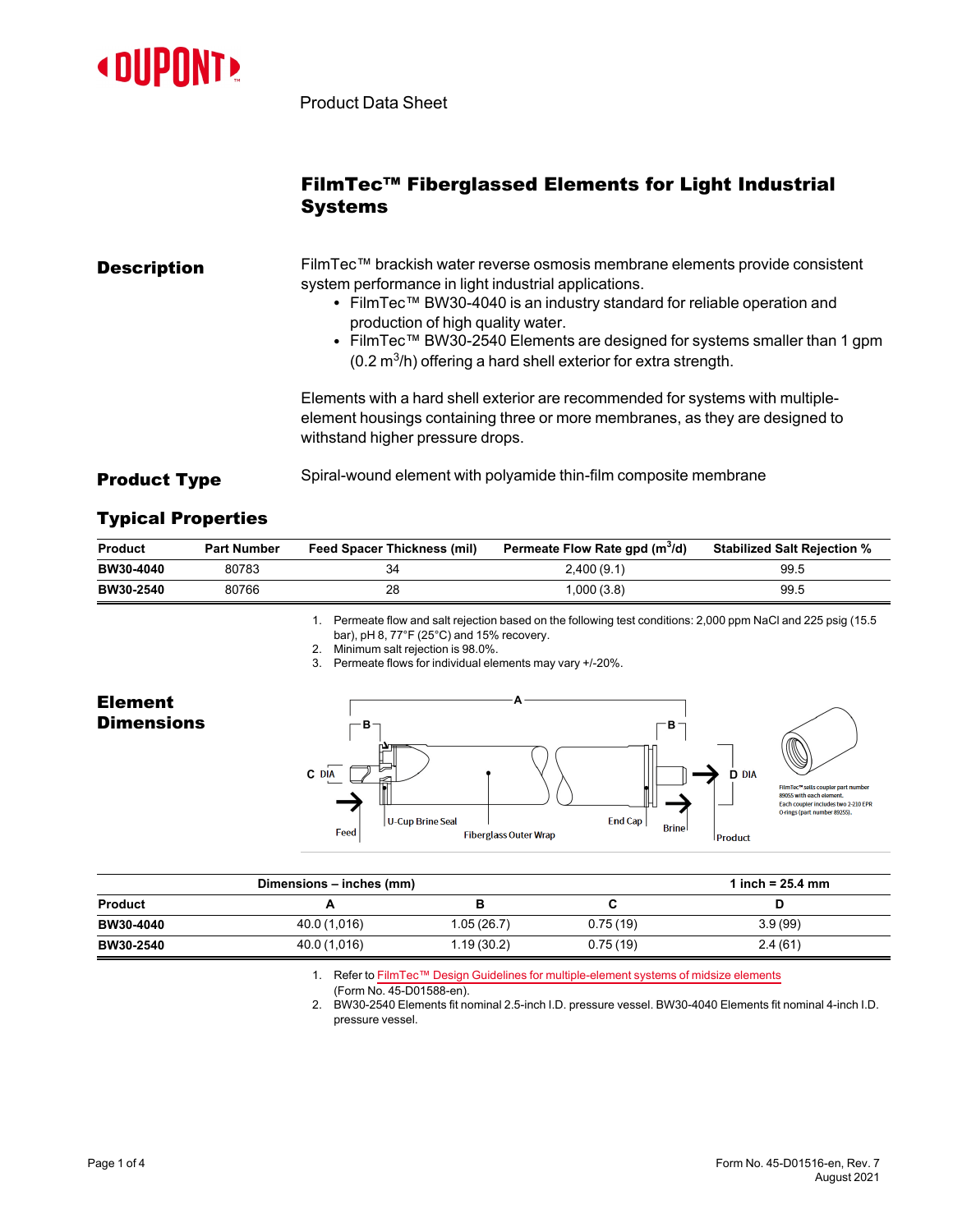| <b>Operating and</b><br><b>Cleaning Limits</b> | Membrane Type                                                                                                                                                                                                                                                                                                                                                                                                                                                                                                                                                   | Polyamide Thin-Film Composite       |  |  |
|------------------------------------------------|-----------------------------------------------------------------------------------------------------------------------------------------------------------------------------------------------------------------------------------------------------------------------------------------------------------------------------------------------------------------------------------------------------------------------------------------------------------------------------------------------------------------------------------------------------------------|-------------------------------------|--|--|
|                                                | Maximum Operating Temperature <sup>a</sup>                                                                                                                                                                                                                                                                                                                                                                                                                                                                                                                      | 113°F (45°C)                        |  |  |
|                                                | Maximum Operating Pressure                                                                                                                                                                                                                                                                                                                                                                                                                                                                                                                                      | 600 psi (41 bar)                    |  |  |
|                                                | <b>Maximum Feed Flow Rate</b>                                                                                                                                                                                                                                                                                                                                                                                                                                                                                                                                   |                                     |  |  |
|                                                | 4040 Elements                                                                                                                                                                                                                                                                                                                                                                                                                                                                                                                                                   | 16 gpm $(3.6 \text{ m}^3/\text{h})$ |  |  |
|                                                | 2540 Elements                                                                                                                                                                                                                                                                                                                                                                                                                                                                                                                                                   | 6 gpm $(1.4 \text{ m}^3/h)$         |  |  |
|                                                | Maximum Pressure Drop                                                                                                                                                                                                                                                                                                                                                                                                                                                                                                                                           | 15 psig (1.0 bar)                   |  |  |
|                                                | pH Range                                                                                                                                                                                                                                                                                                                                                                                                                                                                                                                                                        |                                     |  |  |
|                                                | Continuous Operation <sup>a</sup>                                                                                                                                                                                                                                                                                                                                                                                                                                                                                                                               | $2 - 11$                            |  |  |
|                                                | Short-Term Cleaning (30 min.) <sup>b</sup>                                                                                                                                                                                                                                                                                                                                                                                                                                                                                                                      | $1 - 13$                            |  |  |
|                                                | Maximum Feed Silt Density Index (SDI)                                                                                                                                                                                                                                                                                                                                                                                                                                                                                                                           | SDI <sub>5</sub>                    |  |  |
|                                                | Free Chlorine Tolerance <sup>c</sup>                                                                                                                                                                                                                                                                                                                                                                                                                                                                                                                            | $< 0.1$ ppm                         |  |  |
|                                                | a. Maximum temperature for continuous operation above pH 10 is $95^{\circ}$ F (35 $^{\circ}$ C).<br>b. Refer to FilmTec™ Cleaning Guidelines (Form No. 45-D01696-en).<br>c. Under certain conditions, the presence of free chlorine and other oxidizing agents will cause premature<br>membrane failure. Since oxidation damage is not covered under warranty, it is recommended that residual<br>free chlorine be removed by pretreatment prior to membrane exposure. Please refer to Dechlorinating<br>Feedwater (Form No. 45-D01569-en) for more information |                                     |  |  |
| <b>Important</b>                               | Proper start-up of reverse osmosis water treatment systems is essential to prepare the                                                                                                                                                                                                                                                                                                                                                                                                                                                                          |                                     |  |  |
| <b>Information</b>                             | membranes for operating service and to prevent membrane damage due to                                                                                                                                                                                                                                                                                                                                                                                                                                                                                           |                                     |  |  |
|                                                | overfeeding or hydraulic shock. Following the proper start-up sequence also helps                                                                                                                                                                                                                                                                                                                                                                                                                                                                               |                                     |  |  |
|                                                | ensure that system operating parameters conform to design specifications so that                                                                                                                                                                                                                                                                                                                                                                                                                                                                                |                                     |  |  |
|                                                | system water quality and productivity goals can be achieved.                                                                                                                                                                                                                                                                                                                                                                                                                                                                                                    |                                     |  |  |
|                                                | Before initiating system start-up procedures, membrane pretreatment, loading of the                                                                                                                                                                                                                                                                                                                                                                                                                                                                             |                                     |  |  |
|                                                | membrane elements, instrument calibration and other system checks should be<br>completed.                                                                                                                                                                                                                                                                                                                                                                                                                                                                       |                                     |  |  |
|                                                | Please refer to the application information literature entitled Start-Up Sequence<br>(Form No. 45-D01609-en) for more information.                                                                                                                                                                                                                                                                                                                                                                                                                              |                                     |  |  |
| <b>Operation</b><br><b>Guidelines</b>          | Avoid any abrupt pressure or cross-flow variations on the spiral elements during start-<br>up, shutdown, cleaning or other sequences to prevent possible membrane damage.<br>During start-up, a gradual change from a standstill to operating state is recommended<br>as follows:<br>• Feed pressure should be increased gradually over a 30-60 second time frame.                                                                                                                                                                                              |                                     |  |  |
|                                                | • Cross-flow velocity at set operating point should be achieved gradually over 15-<br>20 seconds.<br>Please refer to the FilmTec™ Reverse Osmosis Membranes Technical Manual                                                                                                                                                                                                                                                                                                                                                                                    |                                     |  |  |
|                                                | (Form No. 45-D01504-en).                                                                                                                                                                                                                                                                                                                                                                                                                                                                                                                                        |                                     |  |  |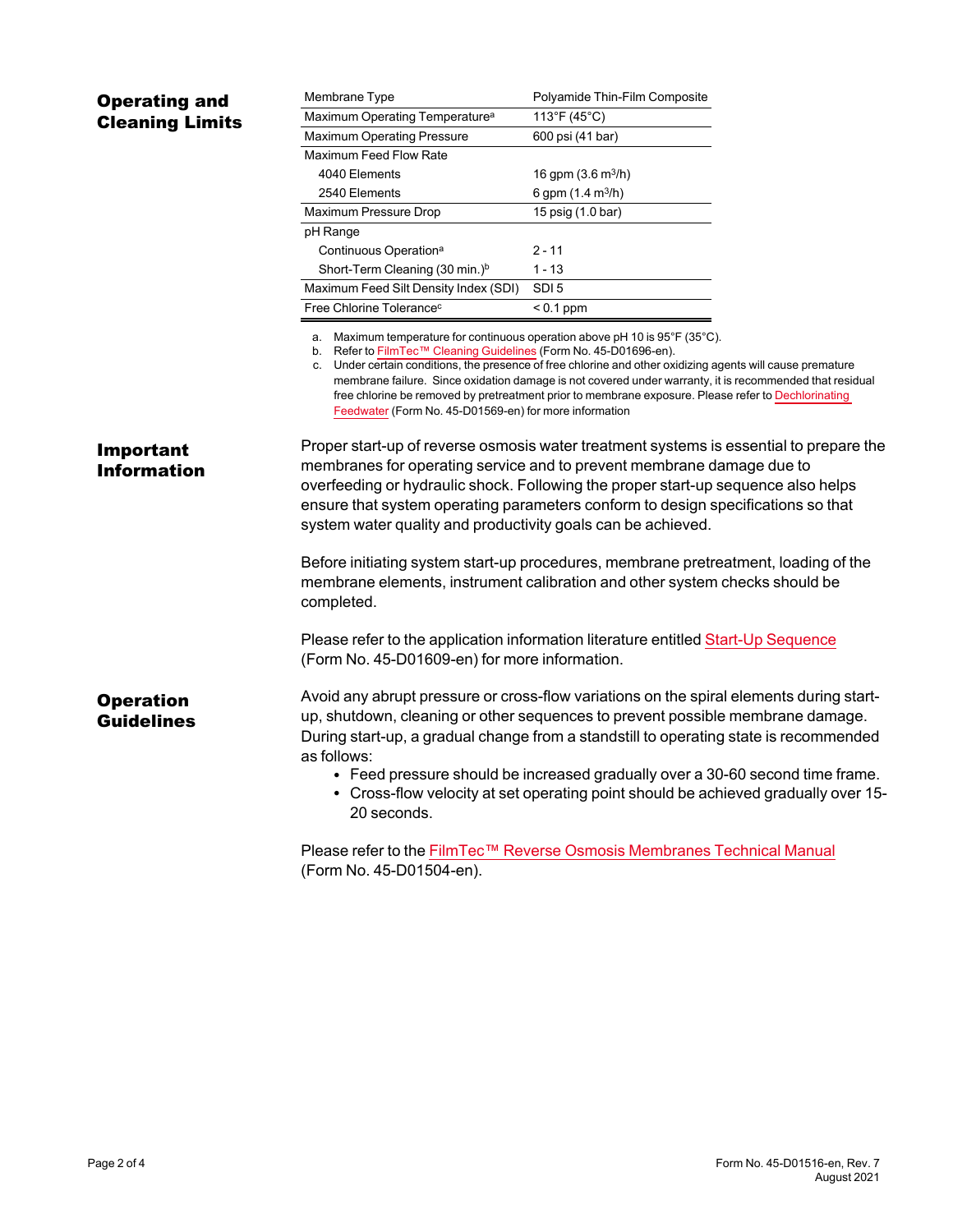| <b>General</b><br><b>Information</b> | • Keep elements moist at all times after initial wetting<br>• If operating limits and guidelines given in this bulletin are not strictly followed, the<br>limited warranty will be null and void. Refer to FilmTec™ Reverse Osmosis and<br>Nanofiltration Three-Year Prorated Limited Warranty (Form No. 45-D00903-en)<br>• To prevent biological growth during prolonged system shutdowns, it is<br>recommended that membrane elements be immersed in a preservative solution<br>• The customer is fully responsible for the effects of incompatible chemicals and<br>lubricants on elements<br>• Maximum pressure drop across an entire pressure vessel (housing) is 50 psi (3.4<br>bar)<br>• Avoid static permeate-side backpressure at all times |
|--------------------------------------|------------------------------------------------------------------------------------------------------------------------------------------------------------------------------------------------------------------------------------------------------------------------------------------------------------------------------------------------------------------------------------------------------------------------------------------------------------------------------------------------------------------------------------------------------------------------------------------------------------------------------------------------------------------------------------------------------------------------------------------------------|
| <b>Storage</b>                       | Refer to Storage and Shipping of New FilmTec™ Elements (Form No. 45-D01633-en)<br>for further information.                                                                                                                                                                                                                                                                                                                                                                                                                                                                                                                                                                                                                                           |
| <b>Product</b><br><b>Stewardship</b> | DuPont has a fundamental concern for all who make, distribute, and use its products, and<br>for the environment in which we live. This concern is the basis for our product stewardship<br>philosophy by which we assess the safety, health, and environmental information on our<br>products and then take appropriate steps to protect employee and public health and our<br>environment. The success of our product stewardship program rests with each and every<br>individual involved with DuPont products-from the initial concept and research, to<br>manufacture, use, sale, disposal, and recycle of each product.                                                                                                                         |
| <b>Customer Notice</b>               | DuPont strongly encourages its customers to review both their manufacturing processes<br>and their applications of DuPont products from the standpoint of human health and<br>environmental quality to ensure that DuPont products are not used in ways for which they<br>are not intended or tested. DuPont personnel are available to answer your questions and to<br>provide reasonable technical support. DuPont product literature, including safety data<br>sheets, should be consulted prior to use of DuPont products. Current safety data sheets are<br>available from DuPont.                                                                                                                                                              |
|                                      | Please be aware of the following:<br>• The use of this product in and of itself does not necessarily guarantee the removal of<br>cysts and pathogens from water. Effective cyst and pathogen reduction is<br>dependent on the complete system design and on the operation and maintenance<br>of the system.<br>• Permeate obtained from the first hour of operation should be discarded.                                                                                                                                                                                                                                                                                                                                                             |
| <b>Regulatory Note</b>               | This product may be subject to drinking water application restrictions in some<br>countries; please check the application status before use and sale.                                                                                                                                                                                                                                                                                                                                                                                                                                                                                                                                                                                                |